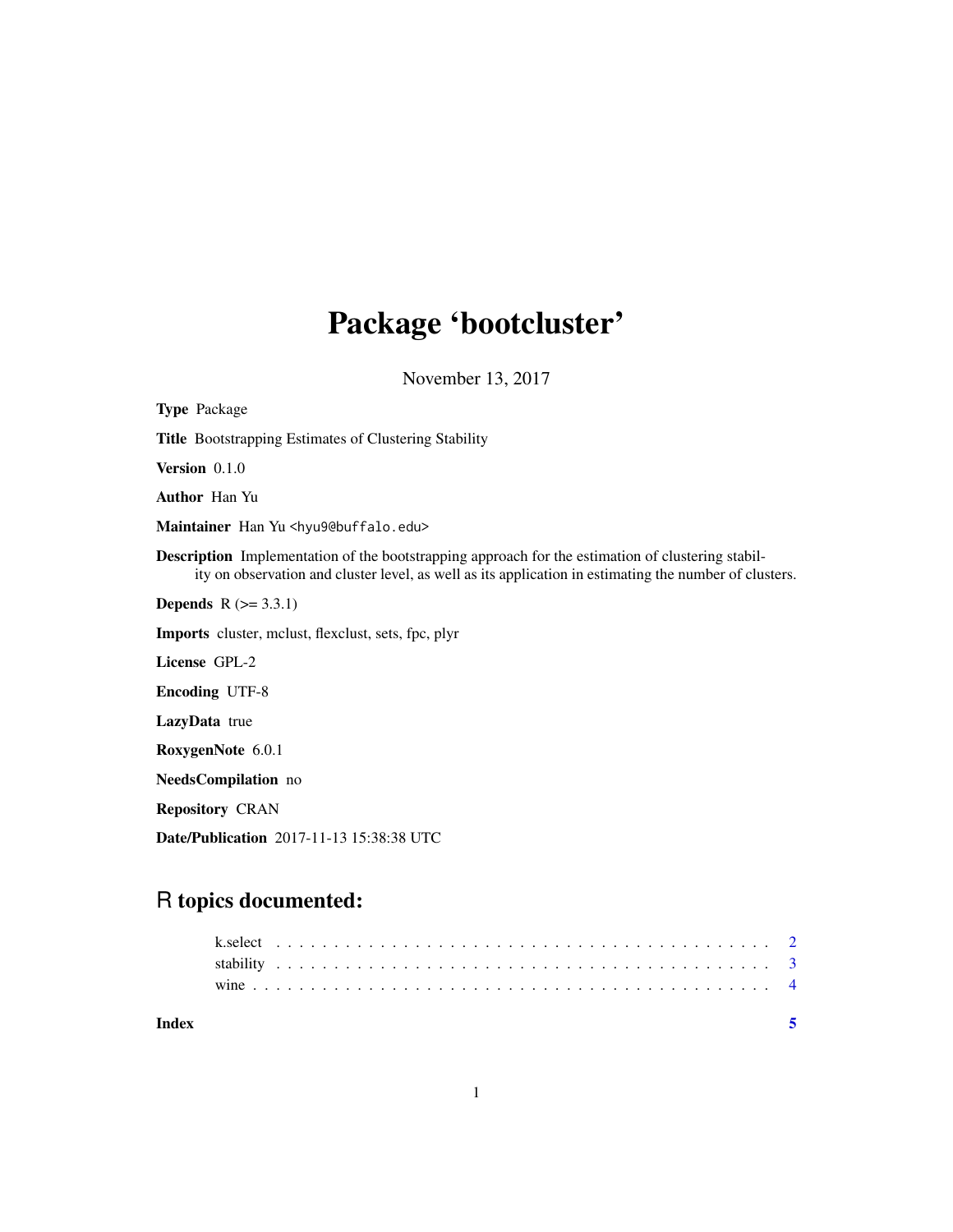<span id="page-1-0"></span>

#### Description

Estimate number of clusters by bootstrapping stability

#### Usage

```
k.select(x, range = 2:7, B = 20, r = 5, threshold = 0.8,
  scheme_2 = TRUE)
```
#### Arguments

| X            | a data. frame of the data set                                     |
|--------------|-------------------------------------------------------------------|
| range        | a vector of integer values, of the possible numbers of clusters k |
| <sub>R</sub> | number of bootstrap re-samplings                                  |
| r            | number of runs of k-means                                         |
| threshold    | the threshold for determining k                                   |
| scheme 2     | logical TRUE if scheme 2 is used, FASLE if scheme 1 is used       |

#### Details

This function estimates the number of clusters through a bootstrapping approach, and a measure Smin, which is based on an observation-wise similarity among clusterings. The number of clusters k is selected as the largest number of clusters, for which the Smin is greater than a threshold. The threshold is often selected between  $0.8 \sim 0.9$ . Two schemes are provided. Scheme 1 uses the clustering of the original data as the reference for stability calculations. Scheme 2 searches acrossthe clustering samples that gives the most stable clustering.

#### Value

profile a vector of Smin measures for determining k

k integer estimated number of clusters

#### Author(s)

Han Yu

#### References

Bootstrapping estimates of stability for clusters, observations and model selection. Han Yu, Brian Chapman, Arianna DiFlorio, Ellen Eischen, David Gotz, Matthews Jacob and Rachael Hageman Blair.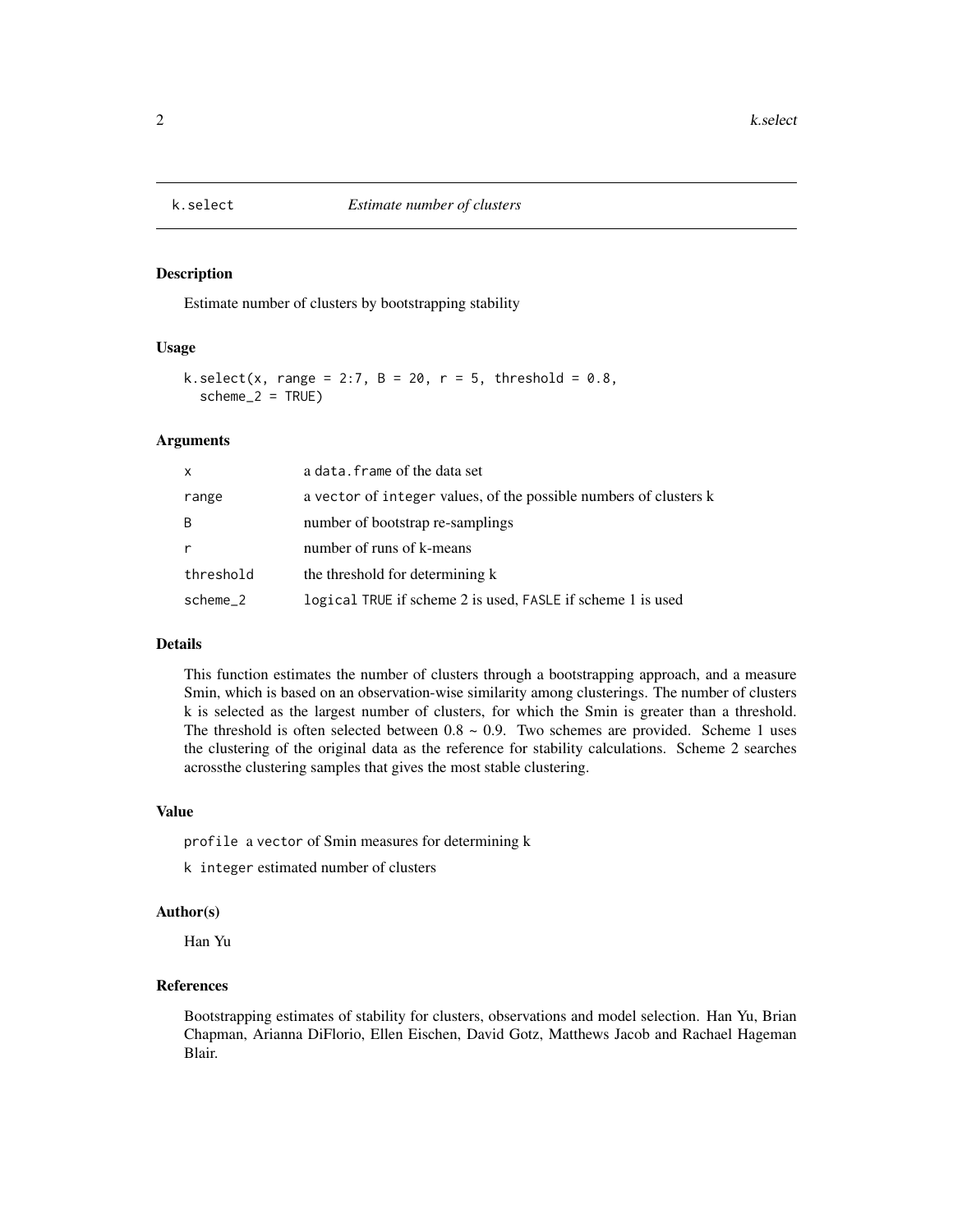#### <span id="page-2-0"></span>stability 3

#### Examples

```
set.seed(1)
data(wine)
x0 < - wine[,2:14]
x \leftarrow scale(x0)k.select(x, range = 2:10, B=20, r=5, scheme_2 = TRUE)
```
#### stability *Estimate clustering stability of k-means*

#### Description

Estimate of k-means bootstrapping stability

#### Usage

stability(x, k, B = 20,  $r = 5$ , scheme\_2 = TRUE)

#### Arguments

| $\mathsf{x}$ | a data. frame of the data set                               |
|--------------|-------------------------------------------------------------|
| k            | a integer number of clusters                                |
| B            | number of bootstrap re-samplings                            |
| $\mathsf{r}$ | number of runs of k-means                                   |
| scheme 2     | logical TRUE if scheme 2 is used, FASLE if scheme 1 is used |

#### Details

This function estimates the clustering stability through bootstrapping approach. Two schemes are provided. Scheme 1 uses the clustering of the original data as the reference for stability calculations. Scheme 2 searches acrossthe clustering samples that gives the most stable clustering.

#### Value

membership a vector of membership for each observation from the reference clustering obs\_wise vector of estimated observation-wise stability overall numeric estimated overall stability

### Author(s)

Han Yu

#### References

Bootstrapping estimates of stability for clusters, observations and model selection. Han Yu, Brian Chapman, Arianna DiFlorio, Ellen Eischen, David Gotz, Matthews Jacob and Rachael Hageman Blair.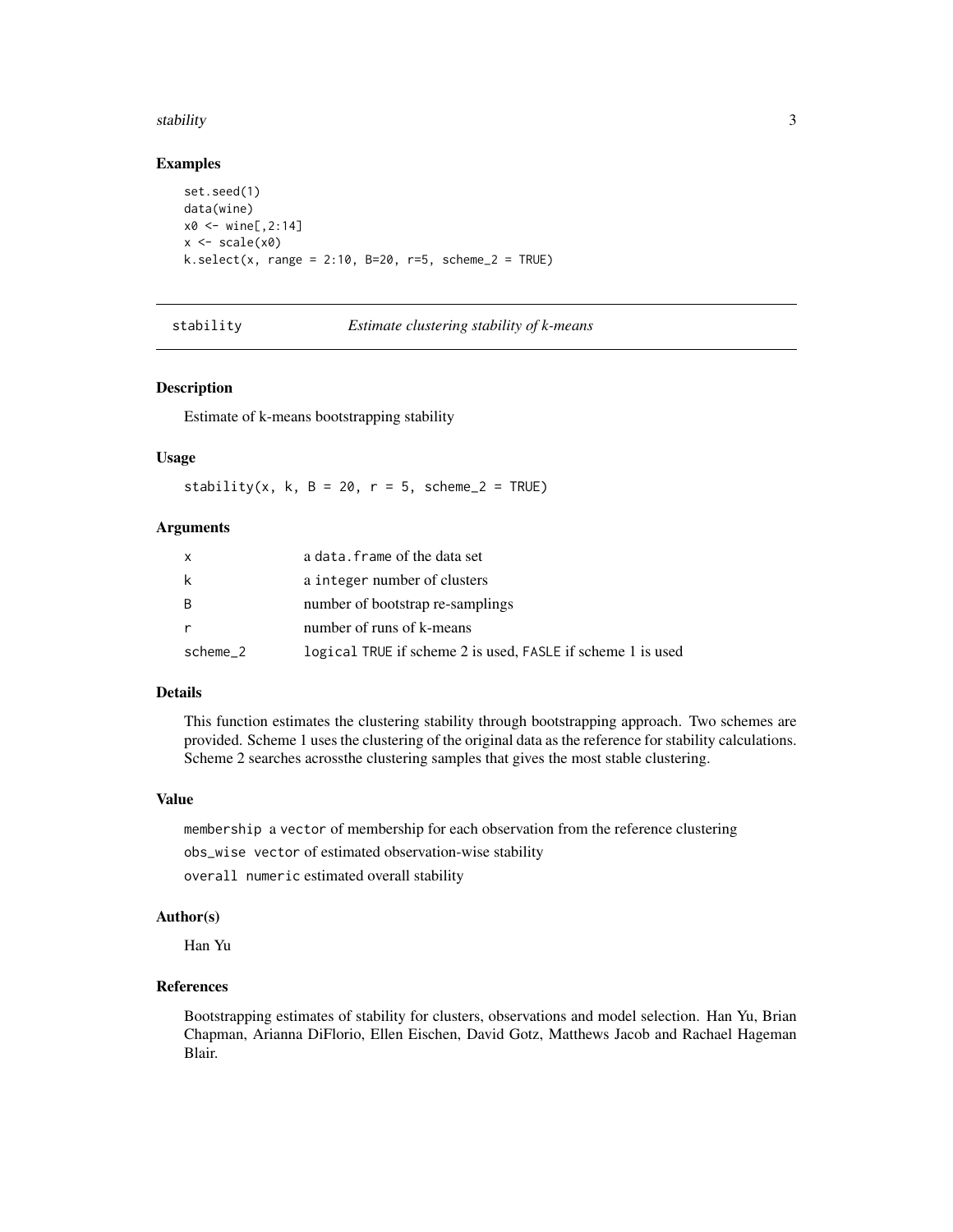4 wine

#### Examples

```
set.seed(1)
data(wine)
x0 <- wine[,2:14]
x \leftarrow scale(x0)stability(x, k = 3, B=20, r=5, scheme_2 = TRUE)
```
wine *Wine Data Set*

#### Description

These data are the results of a chemical analysis of wines grown in the same region in Italy but derived from three different cultivars. The analysis determined the quantities of 13 constituents found in each of the three types of wines.

#### Usage

data(wine)

#### Format

The data set wine contains a data.frame of 14 variables. The first variable is the types of wines. The other 13 variables are quantities of the constituents.

#### References

https://archive.ics.uci.edu/ml/datasets/wine

<span id="page-3-0"></span>